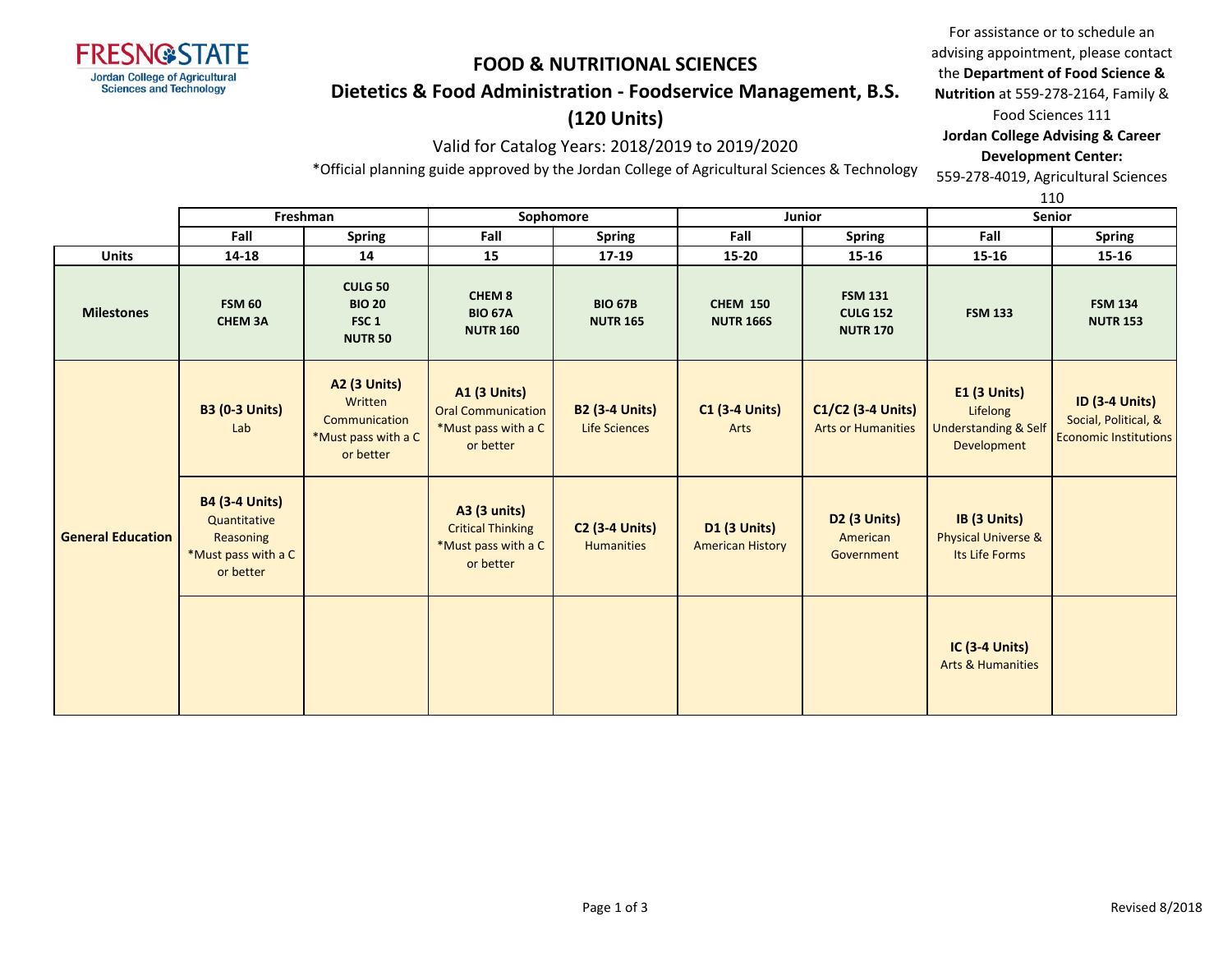

## **Dietetics & Food Administration - Foodservice Management, B.S.**

# **(120 Units)**

### Valid for Catalog Years: 2018/2019 to 2019/2020

For assistance or to schedule an advising appointment, please contact the **Department of Food Science & Nutrition** at 559-278-2164, Family & Food Sciences 111 **Jordan College Advising & Career Development Center:** 559-278-4019, Agricultural Sciences

\*Official planning guide approved by the Jordan College of Agricultural Sciences & Technology

110

|              | Freshman                                                                                                                                                                                    |                                                                                                                                           | Sophomore                                                                                             |                                                        |                                                                                                                                           | Junior                                                                                    | <b>Senior</b>                                                     |                                                                                               |
|--------------|---------------------------------------------------------------------------------------------------------------------------------------------------------------------------------------------|-------------------------------------------------------------------------------------------------------------------------------------------|-------------------------------------------------------------------------------------------------------|--------------------------------------------------------|-------------------------------------------------------------------------------------------------------------------------------------------|-------------------------------------------------------------------------------------------|-------------------------------------------------------------------|-----------------------------------------------------------------------------------------------|
|              | Fall                                                                                                                                                                                        | <b>Spring</b>                                                                                                                             | Fall                                                                                                  | <b>Spring</b>                                          | Fall                                                                                                                                      | <b>Spring</b>                                                                             | Fall                                                              | <b>Spring</b>                                                                                 |
| <b>Units</b> | 14-18                                                                                                                                                                                       | 14                                                                                                                                        | 15                                                                                                    | 17-19                                                  | 15-20                                                                                                                                     | 15-16                                                                                     | 15-16                                                             | 15-16                                                                                         |
|              | <b>GE Area B1</b><br><b>CHEM 3A</b><br>(4 Units)<br><b>Physical Sciences</b><br>be taken<br>concurrently); high<br>school chemistry<br>recommended]<br>*No credit if taken<br>after CHEM 1A | <b>BIOL 20</b><br>(4 Units)<br>[Pre-Req: GE B4 (may [Pre-Req: CHEM 1A or<br>$3A$ ]<br>*Not open to<br>students with credit<br>in BIOL 120 | <b>GE Area D3</b><br>PSYCH <sub>10</sub><br>(3 Units)<br><b>Social Science</b>                        | <b>BIOL 67B **</b><br>(4 Units)<br>[Pre-Req: BIOL 67A] | <b>CHEM 150</b><br>(3 Units)<br>[Pre-Req: CHEM 3B,<br>8, or CHEM 128A &<br>128B]                                                          | <b>FSM 131</b><br>(3 Units)                                                               | <b>FSM 133</b><br>(3 Units)<br>[Pre-Req: FSM 60,<br>131; CULG 50] | <b>NUTR 149</b><br>(3 Units)<br>[Pre-Req: NUTR 156;<br>computer<br>competency<br>recommended] |
| <b>Major</b> | FSC <sub>1</sub><br>(3 Units)                                                                                                                                                               | <b>CULG 50</b><br>(3 Units)                                                                                                               | <b>BIOL 67A **</b><br>(4 Units)<br>[Pre-Req: BIOL 20 or<br><b>BIOL 1A and CHEM</b><br>1A/1AL (or 3A)] | <b>COUN 174</b><br>(3 Units)                           | <b>CULG 152</b><br>(3 Units)<br>[Pre-Req: CULG 50;<br>NUTR 53, 54, or<br>instructor permission;<br>computer<br>competency<br>recommended] | <b>NUTR 153</b><br>(3 Units)<br>[Pre-Req: NUTR 54;<br><b>BIOL 65;</b><br><b>CHEM 150]</b> | <b>Career Specialty</b><br>(3 Units)<br>*See footnotes            | <b>FSM 134</b><br>(3 Units)<br>[Pre-Req: FSM 133;<br>computer<br>competency<br>recommended]   |
|              | <b>MATH 11</b><br>(3 Units)<br>[Pre-Req: ELM]<br>*Or other approved<br>statistics course                                                                                                    | <b>FSM 60</b><br>$(1$ Unit)                                                                                                               | <b>CHEM 8</b><br>(3 Units)<br>[Pre-Req: CHEM 1B or<br>$3A$ ]                                          | <b>NUTR 165</b><br>(3 Units)<br>[Pre-Req: NUTR 160]    | <b>NUTR 166S</b><br>(3 Units)                                                                                                             | <b>NUTR 170</b><br>(3 Units)<br>[Pre-Req: NUTR 165] [Pre-Req: NUTR 166S]                  |                                                                   | <b>Career Specialty</b><br>(3 Units)<br>*See footnotes                                        |
|              | <b>NUTR 61</b><br>$(1$ Unit)                                                                                                                                                                | <b>NUTR 53</b><br>(3 Units)                                                                                                               | <b>NUTR 160</b><br>(3 Units)<br>[Pre-Req: NUTR 54]                                                    |                                                        |                                                                                                                                           |                                                                                           |                                                                   |                                                                                               |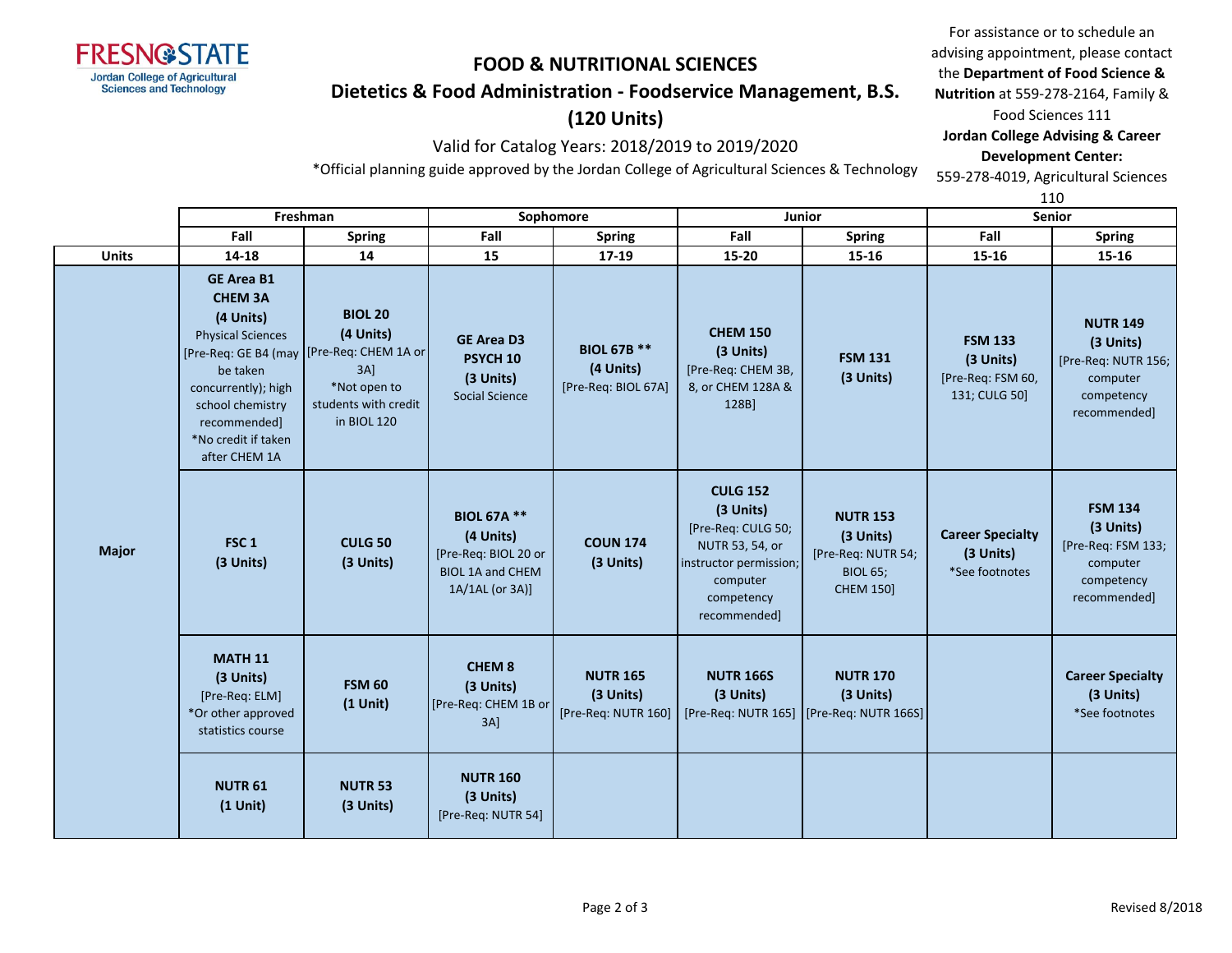

### **Dietetics & Food Administration - Foodservice Management, B.S.**

## **(120 Units)**

### Valid for Catalog Years: 2018/2019 to 2019/2020

\*Official planning guide approved by the Jordan College of Agricultural Sciences & Technology

For assistance or to schedule an advising appointment, please contact the **Department of Food Science & Nutrition** at 559-278-2164, Family & Food Sciences 111 **Jordan College Advising & Career Development Center:**

559-278-4019, Agricultural Sciences

110

|                                                 |          |               |           |               |                                                                                                                         |               |               | ᆠᆂᇦ                                             |
|-------------------------------------------------|----------|---------------|-----------|---------------|-------------------------------------------------------------------------------------------------------------------------|---------------|---------------|-------------------------------------------------|
|                                                 | Freshman |               | Sophomore |               | <b>Junior</b>                                                                                                           |               | <b>Senior</b> |                                                 |
|                                                 | Fall     | <b>Spring</b> | Fall      | <b>Spring</b> | Fall                                                                                                                    | <b>Spring</b> | Fall          | <b>Spring</b>                                   |
| <b>Units</b>                                    | 14-18    | 14            | 15        | $17-19$       | $15 - 20$                                                                                                               | 15-16         | $15 - 16$     | 15-16                                           |
| <b>Additional</b><br>Graduation<br>Requirements |          |               |           |               | <b>UDWS (0-4 Units)</b><br>*Upper Division<br><b>Writing Exam</b><br>OR "W" Course (must<br>pass with a C or<br>better) |               |               | MI (3 Units)<br>Multicultural/<br>International |

#### **FOOTNOTES:**

**Prerequisites/Corequisites:** Other restrictions may apply. Please see your course catalog for detailed prerequisite/corequisite requirements.

Grade Requirements: CR/NC grading is not permitted for courses included in the major and additional requirements, except work experience (FSC 193; FSM 193; and NUTR 193). All courses listed under major and additional requirements require a grade of C or better.

**Career Specialty (6 units):** Select 6 units from FSC 41, 178; CULG 55; RA 117, or 119.

Upper Division Writing Skills requirement (UDWS): All undergraduate students must demonstrate competency in writing skills by passing the Upper Division Writing Exam (UDWE) or by obtaining a C or better in an approved upper division writing course, identified by the letter "W."

\*\* Biology 67A & 67B may be substituted for BIOL 65.

Substitutions: If substitutions/exceptions/waivers are made for any major courses that also meet GE and/or the Multicultural/International graduation requirement, the student is responsible for completing additional courses to satisfy the respective areas (GE and/or MI). This also includes the upperdivision writing requirement.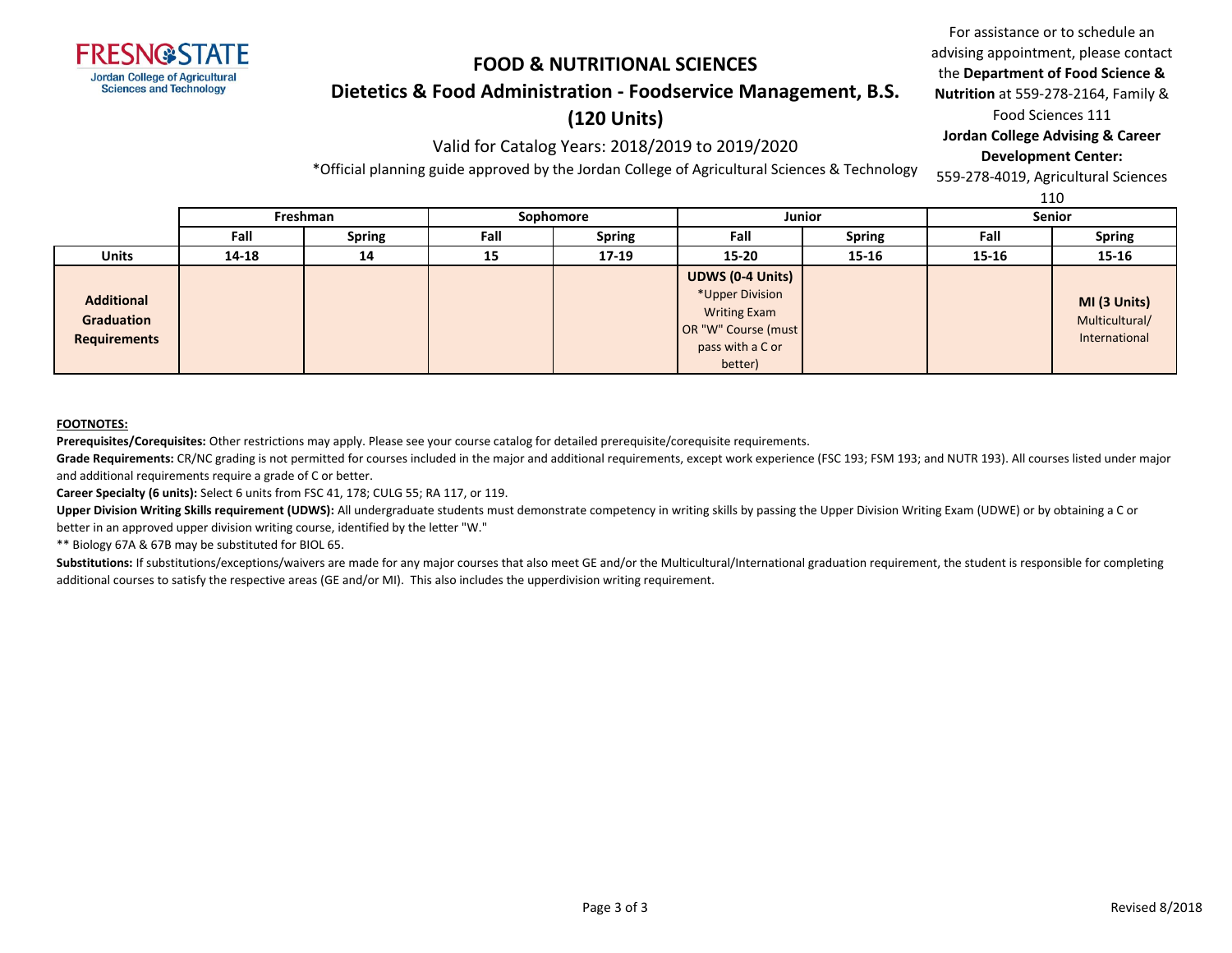

## **Dietetics & Food Administration - Foodservice Management, B.S.**

# **(120 Units)**

## Valid for Catalog Years: 2012/2013 to 2017/2018

\*Official planning guide approved by the Jordan College of Agricultural Sciences & Technology

For assistance or to schedule an advising appointment, please contact the

### **Department of Food Science & Nutrition**

at 559-278-2164, Family & Food Sciences

111

### **Jordan College Advising & Career**

#### **Development Center:**

559-278-4019, Agricultural Sciences 110

|                             | Freshman                                                                               |                                                                                         | Sophomore                                                                           |                                               |                                                | Junior                                         | <b>Senior</b>                                                                     |                                                                               |  |
|-----------------------------|----------------------------------------------------------------------------------------|-----------------------------------------------------------------------------------------|-------------------------------------------------------------------------------------|-----------------------------------------------|------------------------------------------------|------------------------------------------------|-----------------------------------------------------------------------------------|-------------------------------------------------------------------------------|--|
|                             | Fall                                                                                   | <b>Spring</b>                                                                           | Fall                                                                                | <b>Spring</b>                                 | Fall                                           | Spring                                         | Fall                                                                              | <b>Spring</b>                                                                 |  |
| <b>Units</b>                | 14-18                                                                                  | 14                                                                                      | 15                                                                                  | 17-19                                         | $15 - 20$                                      | 15-16                                          | 15-16                                                                             | 15-16                                                                         |  |
|                             | <b>B3 (0-3 Units)</b><br>Lab                                                           | <b>A2 (3 Units)</b><br><b>Written Communication</b><br>*Must pass with a C or<br>better | <b>A1 (3 Units)</b><br>Oral<br>Communication<br>*Must pass with a C<br>or better    | <b>B2 (3-4 Units)</b><br><b>Life Sciences</b> | <b>C1 (3-4 Units)</b><br>Arts                  | C1/C2 (3-4 Units)<br><b>Arts or Humanities</b> | <b>E1 (3 Units)</b><br>Lifelong<br><b>Understanding &amp;</b><br>Self Development | <b>ID (3-4 Units)</b><br>Social, Political, & Economic<br><b>Institutions</b> |  |
| General<br><b>Education</b> | <b>B4 (3-4 Units)</b><br>Quantitative<br>Reasoning<br>*Must pass with a C<br>or better |                                                                                         | <b>A3 (3 units)</b><br><b>Critical Thinking</b><br>*Must pass with a C<br>or better | <b>C2 (3-4 Units)</b><br><b>Humanities</b>    | <b>D1 (3 Units)</b><br><b>American History</b> | D2 (3 Units)<br>American<br>Government         | IB (3 Units)<br>Physical Universe &<br>Its Life Forms                             | MI (3 Units)<br>Multicultural/International                                   |  |
|                             |                                                                                        |                                                                                         |                                                                                     |                                               |                                                |                                                | <b>IC (3-4 Units)</b><br><b>Arts &amp; Humanities</b>                             |                                                                               |  |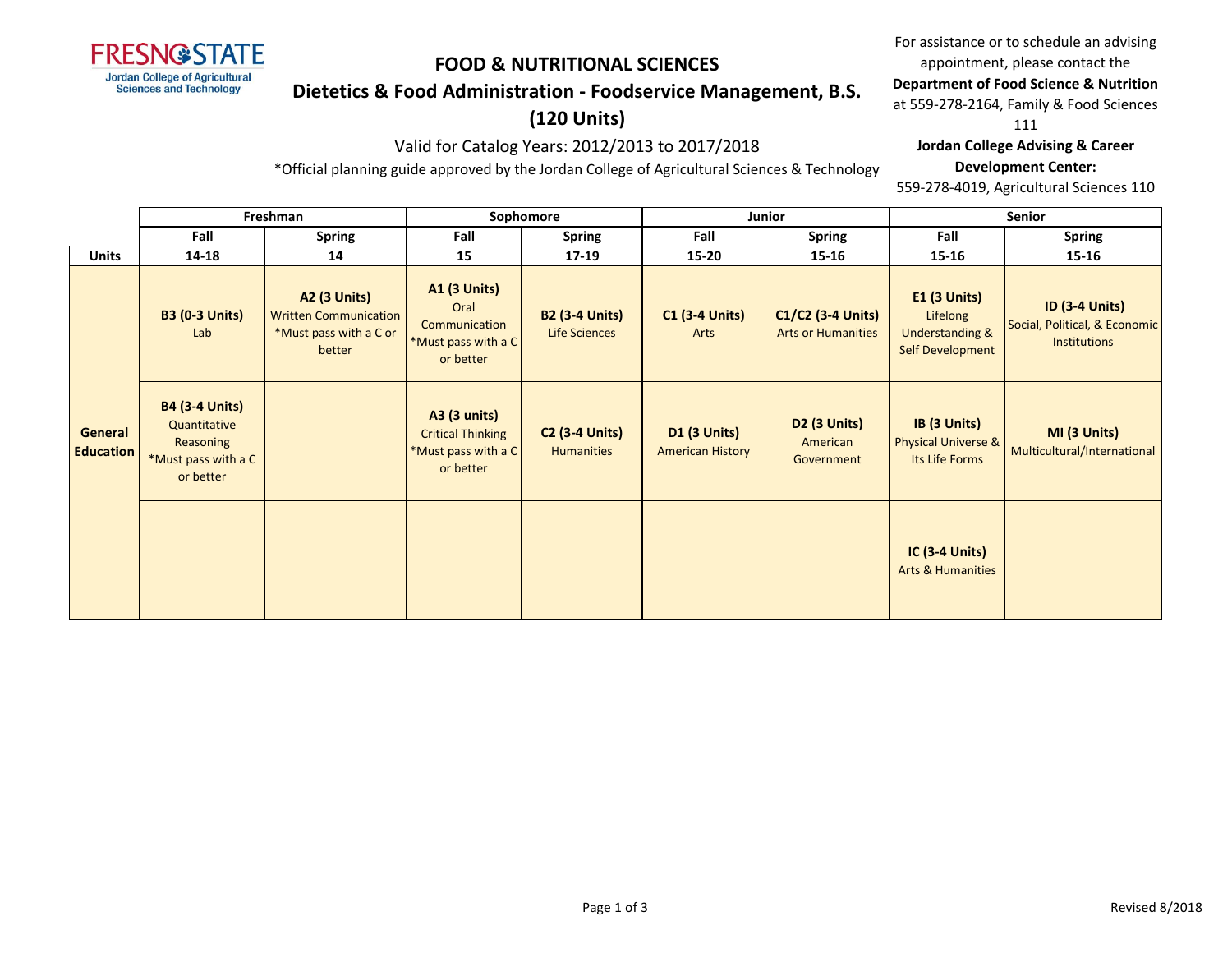

## **Dietetics & Food Administration - Foodservice Management, B.S.**

# **(120 Units)**

## Valid for Catalog Years: 2012/2013 to 2017/2018

\*Official planning guide approved by the Jordan College of Agricultural Sciences & Technology

For assistance or to schedule an advising appointment, please contact the

### **Department of Food Science & Nutrition**

at 559-278-2164, Family & Food Sciences

111

### **Jordan College Advising & Career**

#### **Development Center:**

559-278-4019, Agricultural Sciences 110

|                  | Freshman                                                                                                                                                                                                  |                                                                                                             | Sophomore                                                                   |                                           | <b>Junior</b>                                                                                                                             |                                                                                        | Senior                                                         |                                                                                         |
|------------------|-----------------------------------------------------------------------------------------------------------------------------------------------------------------------------------------------------------|-------------------------------------------------------------------------------------------------------------|-----------------------------------------------------------------------------|-------------------------------------------|-------------------------------------------------------------------------------------------------------------------------------------------|----------------------------------------------------------------------------------------|----------------------------------------------------------------|-----------------------------------------------------------------------------------------|
|                  | Fall                                                                                                                                                                                                      | <b>Spring</b>                                                                                               | Fall                                                                        | <b>Spring</b>                             | Fall                                                                                                                                      | <b>Spring</b>                                                                          | Fall                                                           | <b>Spring</b>                                                                           |
| <b>Units</b>     | 14-18                                                                                                                                                                                                     | 14                                                                                                          | 15                                                                          | 17-19                                     | 15-20                                                                                                                                     | 15-16                                                                                  | 15-16                                                          | 15-16                                                                                   |
| <b>Major</b>     | <b>GE Area B1</b><br>CHEM 3A (4 Units)<br><b>Physical Sciences</b><br>[Pre-Req: GE B4 (may<br>be taken<br>concurrently); high<br>school chemistry<br>recommended]<br>*No credit if taken<br>after CHEM 1A | <b>BIOL 20 (4 Units)</b><br>[Pre-Req: CHEM 1A or<br>3AI<br>*Not open to students<br>with credit in BIOL 120 | <b>GE Area D3</b><br><b>PSYCH 10 (3)</b><br>Units)<br><b>Social Science</b> | <b>BIOL 65 (5 Units)</b>                  | <b>CHEM 150 (3 Units)</b><br>[Pre-Req: CHEM 3B,<br>8, or CHEM 128A &<br>128B]                                                             | <b>FSM 131 (3 Units)</b>                                                               | <b>FSM 133 (3 Units)</b><br>[Pre-Req: FSM 60,<br>131; CULG 50] | <b>NUTR 149 (3 Units)</b><br>[Pre-Req: NUTR 156;<br>computer competency<br>recommended] |
|                  | FSC 1 (3 Units)                                                                                                                                                                                           | <b>CULG 50 (3 Units)</b>                                                                                    | CHEM 8 (3 Units)<br>[Pre-Req: CHEM 1B<br>or 3A]                             | <b>COUN 174 (3)</b><br>Units)             | <b>CULG 152 (3 Units)</b><br>[Pre-Req: CULG 50;<br>NUTR 53, 54, or<br>instructor<br>permission;<br>computer<br>competency<br>recommended] | <b>NUTR 153 (3 Units)</b><br>[Pre-Req: NUTR 54;<br><b>BIOL 65;</b><br><b>CHEM 150]</b> | <b>Career Specialty</b><br>(3 Units)<br>*See footnotes         | <b>FSM 134 (3 Units)</b><br>[Pre-Req: FSM 133;<br>computer competency<br>recommended]   |
|                  | MATH 11 (3 Units)<br>[Pre-Req: ELM]<br>*Or other approved<br>statistics course                                                                                                                            | <b>FSM 60 (1 Unit)</b>                                                                                      | <b>NUTR 160 (3)</b><br>Units)<br>[Pre-Req: NUTR 54]                         | NUTR 165 (3 Units)<br>[Pre-Req: NUTR 160] | <b>NUTR 166S (3)</b><br>Units)<br>[Pre-Req: NUTR 165]                                                                                     | <b>NUTR 170 (3 Units)</b><br>[Pre-Req: NUTR 166S]                                      |                                                                | <b>Career Specialty (3)</b><br>Units)<br>*See footnotes                                 |
|                  | <b>NUTR 61 (1 Unit)</b>                                                                                                                                                                                   | NUTR 54 (3 Units)                                                                                           |                                                                             |                                           |                                                                                                                                           |                                                                                        |                                                                |                                                                                         |
| <b>Electives</b> |                                                                                                                                                                                                           |                                                                                                             |                                                                             |                                           | <b>UDWS (0-4 Units)</b><br>*Upper Division<br><b>Writing Exam</b><br>OR "W" Course (must<br>pass with a C or<br>better)                   |                                                                                        |                                                                |                                                                                         |